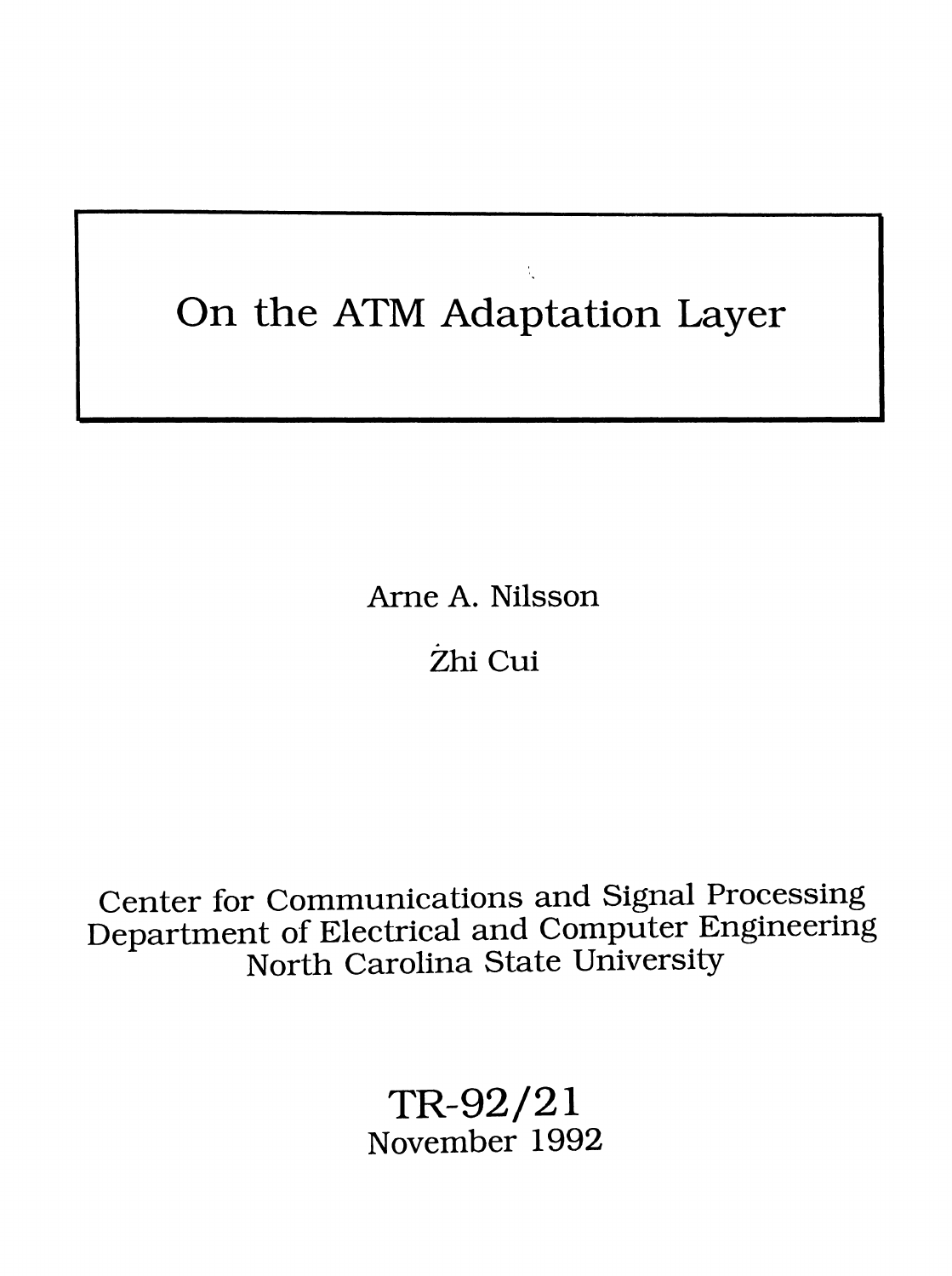### On the ATM Adaptation Layer

Arne A. Nilsson and Zhi Cui

Center for Communications and Signal Processing Dept. of Electrical and Computer Engineering North Carolina State University Raleigh, N.C. 27695-7914

#### Abstract

*The impact of the Convergence Sublayer Protocol Data Unit* (CS\_PDU) size on the end-to-end network *delay* in a B-ISDN environment is investigated in this *paper.* Cell loss probabilities are assumed to be bursty and when a cell loss occurs a retransmission is as*sumed to happen at the CSYD U level. The cell <sup>1066</sup> probability is assumed to be sucb: that there are two different probabilities for cell loss, Typically the cell loss probability is very small, in a real ATM network* 10- <sup>9</sup> or *better. There are however instances when the cell 10"" probability will be "ignificantly higher due to network conqesiion, such: as buffer overflow, .,ay a cell* loss probability of  $10^{-3}$ . An ATM network, for sim*plicity consistinq of one* ~ingle *link, has been simulated and the simulation results indicate that it* i., *possible to* select a CS\_PDU size that will minimize the end*to-end delay. The ATM network has also been analyzed* by using mathematical modeling technique. Our *fir.,t mathematical analy.,i\$ approach assumed naively a Poisson arrival process, The resuliinq closed queueing network uias solved approzimately and an ezpres- "ion for the end-to-end delay as a function of the CSYD U size uias obtained. It WtU then shoum that the delay is optimized for a particular CS\_PDU size. For high speed networks, burstiness is a very important factor for "ystem end-to-end delay and thus a Poisson arrival process is not a reasonable assumption, furthermore batch arrivals of CSYD U should* also be considered. It is found that queueing models  $are IBP<sup>[2]</sup>/GEO/1/K$  and  $IBP<sup>[2]</sup>/D/1/K$  systems. *Numerical results for queue length distribui ions and*  $system$  *end-to-end delays* for *both* queueing systems *have been obtained and are used to obtain the optimal CSYDU size.*

#### 1 Introduction

The Asynchronous Transfer Mode (ATM) has been proposed as a fast packet switching and multiplexing technique for broadband ISDN. In an ATM network, all information ranging' from narrowband voice and data traffic to broadband video traffic is transmitted using a fixed size "cell". The ATM Adaptation Layer (AAL) isolates the higher layers from the specific characteristics of the ATM layer by mapping the higher layer Protocol Data Units(PDUs) into the information field of the ATM cell and vice versa [1] [2]. In high speed networks, it is most likely that the traffic is highly bursty and packet sizes at the transport level will be fairly large (64KBytes to a few Megabytes). Since ATM cells only have a payload of 48 bytes or 44 bytes, this implies a segmentation and reassembly process involving potentially tens of thousands of cells per packet. For a transport layer protocol, without error correction capabilities which retransmit errored USER-PDUs, significant operational issues arise such as: how to deal with lost cells, how to reduce the system end-to-end delay, etc. [3].

In this paper, we propose an intermediate segmentation technique as a method to break up large transport layer packets into several sub-packets to reduce packet end-to-end delay. A critical design issue is to determine the optimal sub-packet size. In section 2, we describe the system and queueing model in detail and present simulation result for the optimal sub-packet size. For high speed networks, burstiness is a very important factor for system end-to-end delay and thus a Poisson arrival process is not a reasonable assumption, furthermore batch arrivals of CS-PDU should also be considered. It is found that the queueing models that we need to solve are  $IBP<sup>[x]</sup> / GEO/1/K$  and  $IBP<sup>[x]</sup>/D/1/K$  queues. In Section 3, numerical results for queue length distributions and system time for both queueing systems have been obtained. In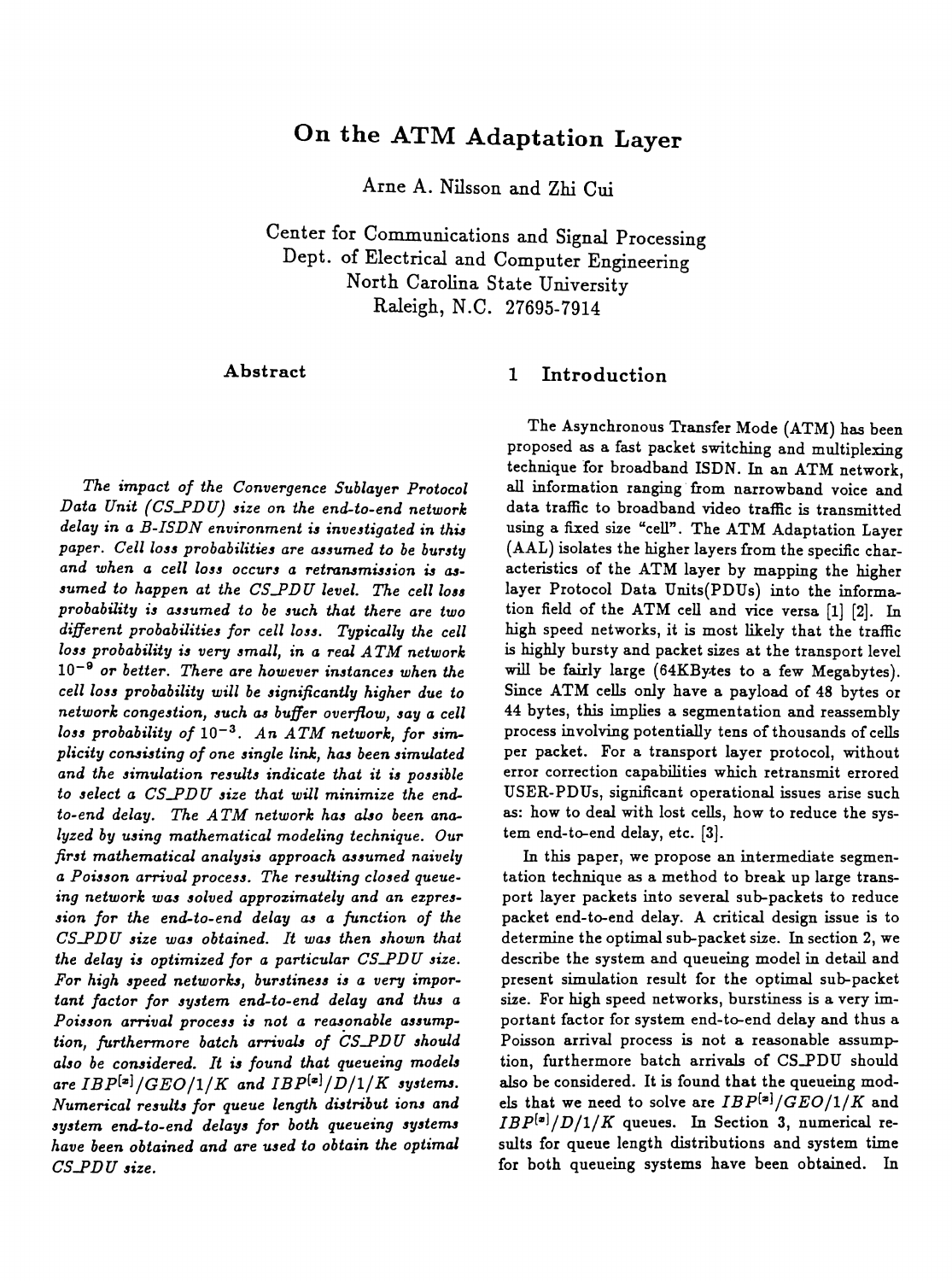section 4, the analytical results for system end-to-end delay and optimal CS-PDU size are obtained based upon  $IBP^{[\infty]}/GEO/1/K$  and  $IBP^{[\infty]}/D/1/K$  queues.

#### 2 Model description

In this section, we describe in detail the CS-PDU and network architecture, cell-error probability and simulation result for the end-to-end delay as a function of CS.PDU size.

#### 2.1 AAL and CS\_PDU

The AAL consists of two sub-layers: Convergence Sub-layer(CS) and Segmentation And Re-assembly Sublayer(SAR) [4]. In CS, a big packet is broken up into several sub-packets so called CS-SDU:s. By adding headers and trailers to the CS-SDU, a CS-PDU is formed [7]. At the receiving side of the network, these CS\_PDUs will be reassembled to packets. In the SAR-sublayer, we segment the CS\_PDU into a size suitable for the information field of an ATM cell, and reassemble the contents of ATM cell information fields into CS information.

#### 2.2 Queueing Network Architecture.

Based upon the AAL functions, the queueing network structure, as shown in Figure 1, can be derived. At the source, we use queues split1 and split2 to simulate the functions of the CS and SAR-sublayers, respectively. Cells are transmitted into the ATMnetwork which is assumed to have finite capacities and low cell loss probability. At the destination, the cells are reassembled to CS\_PDU and packets. If an error happens either by cell loss or by bit error, the particular CS\_PDU will be retransmitted.

#### 2.3 Error Probability

In high speed networks, fiber optics is often the selected transmission medium. It is well known that in a fiber optic based network, the probability of bit error is very low, typically less than  $10^{-9}$ . Therefore it is more likely that an ATM cell will be lost or destroyed due to buffer overflow or a lack of some network resource. We have adopted as a model for the probability of cell loss a simple two state model. In one of the states the cell loss probability is very small, typically negligible, and this happens when the amount of information in the network is smaller than the network system capacity. In the other state the cell loss probability is typically



Figure 1: ATM Network Architecture.

high and this, of course, happens when the amount of information in the network is significant.

#### 2.4 Simulation

Given a cell loss probability behavior as above, we simulate the queueing network [see Figure 1] to find the mean end-to-end delay.and maximum end-to-end delay in terms of the CS\_PDU size. The simulation result is presented in Figure 2, From the simulation result, we can conclude:

1) the mean end-to-end delay depends upon the error probability distribution and CS\_PDU size;

2) an optimal CS\_PDU size under a given cell loss distribution can be found;

3) CS\_PDU size has much more influence on the maximum end-to-end delay than on the mean end-to-end delay.

#### 3 *IBP*<sup>[x]</sup>/*GEO*/1/*K* and *IBP*<sup>[x]</sup>/*D*/1/*K* queues

#### 3.1 Arrival process

Initially we analyzed the system by assuming the Poisson process as the packet arrival process to the CS layer. The analytical result for the mean end-toend delay and optimal CS-PDU size has been obtained [7]. Since most of the traffic sources that an ATM network supports are bursty, a Poisson process may no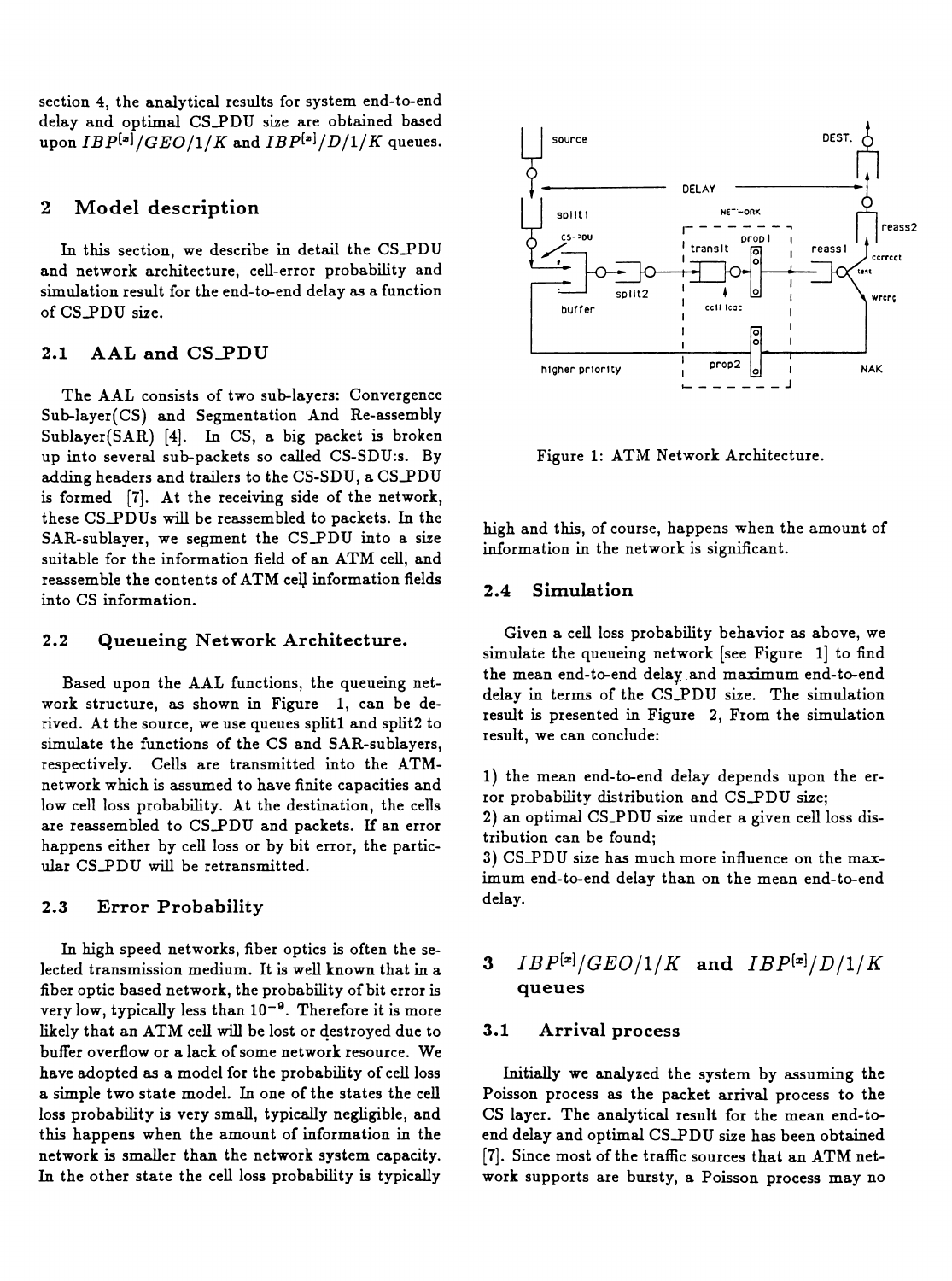

Figure 2: Maximum end-to-end delay and mean endto-end delay

longer be suitable for describing the network traffic. An Interrupted Bernoulli Process (IBP) captures the burstiness of the arrival process and may therefore be a good candidate for modeling the arrival process. IBP is a generalization of the Bernoulli process. It is governed by a discrete time Markov chain with two states, an active state and an idle state. If the process is in the idle state (active state), then in the next time slot it remains in the idle state (active state) with probability q (p), or it will change to the active state (idle state) with probability l-q (l-p). In the idle state, no arrival occurs. In the active state, arrivals occur in a Bernoulli fashion with rate  $\alpha$ . Furthermore, because the big packet is broken up into several CS\_PDUs at CS layer, the arrival process is characterized by IBP with bulk arrival denoted by  $IBP^{[x]}$ . The bulk size is assumed to be geometrically distributed with failure probability pl.

#### 3.2 Queue length distributions for the  $IBP<sup>[x]</sup>/GEO/1/K$  and  $IBP<sup>[x]</sup>/D/1/K$ queues

In order to get steady state queue length distribution of  $IBP^{[2]}/GEO/1/K$  queue, we observe the system at the slot points and construct the Markov chain. In this Markov chain, there are  $2(K+1)$  states denoted by  $(m,A)$  and  $(m,I)$   $(m=0,1,...,K)$ , where  $(m,A)$  represents an active state with m customers in the system; [m.I) represents an idle state with m customers in the system. The state changes can only be caused by:



Figure 3: *IBP(z] /GEO*/1/*K* queue length distribution

1) a state change between active and idle; this can only happen at the beginning of the current slot, or, 2) customer arrival; this can only happen after the potential active-idle state change point, or,

3) customer departure, this can only happen at the slot point.

Let us denote by  $\sigma$  the service rate in the  $IBP<sup>[**a**] / GEO/1/K</sup>$  queue. By solving the Global Balance Equations of  $2(K+1)$  state Markov chain, we obtain the analytical result for queue length distribution of  $IBP^{[**a**]} / GEO/1/K$  queue. Figure 3 shows the queue length distribution of the *IBP(z]/GEO/1/*K queue for the given parameters p, q,  $\alpha$ .

When the system service time is constant, i.e.,  $\sigma$  =1, *IBP*<sup>[a]</sup>/*GEO*/1/*K* queue can be reduced to  $IBP<sup>[z]</sup>/D/1/K$ . The result for the queue length distribution of  $IBP^{[x]}/D/1/K$  queue be obtained similarly as for the  $IBP^{[x]}/GEO/1/K$  queue.

#### 4 Analytical results

Having developed a method to solve highly bursty traffic system, we can use the technique obtained above to evaluate the mean end-to-end delay of the ATM network analytically. We first simplify the original network [Fig. 1] to the queueing model shown in Figure 4.

The packet arrival rate and the average big packet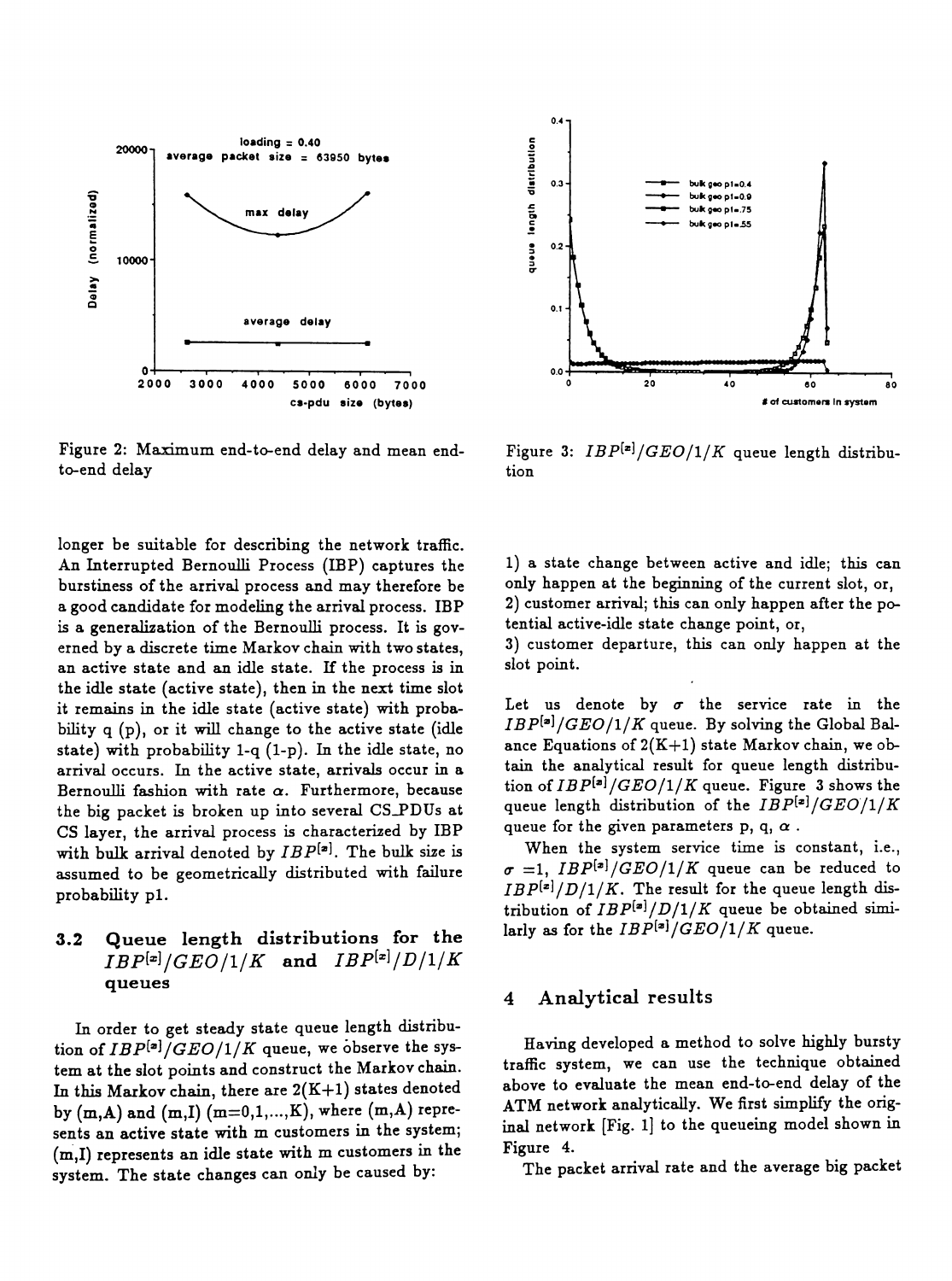

size are  $\lambda$  and X, respectively. The arrival process to point A is assumed to be  $IBP_1^{[x]}$  with parameters  $p,q,\alpha$ ; The bulk size is geometrically distributed with mean X/CS-SDU, where CS-SDU is used to denote the length of the service data unit. The arrival process,  $IBP_2^{[z]}$  at point B, is the superposition of the feedback arrival process and the  $IBP_1^{[x]}$ . We use an  $IBP_2^{[x]}/D/1/K$  to model queue 1 approximately, where the  $IBP_2^{[n]}$  has the same bulk size distribution and the same parameters  $\bm{{\rm p}},\bm{{\rm q}}$  as  $IBP^{[\bm{\bm{x}}]}_{\bm{1}}$  has, and with  $\alpha_1 = \alpha/(1-P_{refa}).$ Furthermore we have

 $P_{refra} = Prob(retransmitting a CS_PDU)$  $=$   $P_{block} + P_{bit-error}$  $=$   $Prob(CS_PDUs$  are blocked at point *B*)  $P_{block}$  $\sum_{i=1}^K B_i (1 - \frac{CS\_PDU}{V})^{K-j}$ j=O

where CS\_PDU in this equation indicates the length of the protocol data unit, and  $B_j$  is the probability that an arrival finds j CS-PDU:s in the system;

$$
B_j = \frac{(\pi_{j,1}p + \pi_{j,2}(1-q))(2-p-q)}{1-q};
$$
  
\n
$$
K = the buffer size in CSPDU;\n
$$
\pi_{j,1} = Prob(j CSPDUs in system, at A state);
$$
  
\n
$$
\pi_{j,2} = Prob(j CSPDUs in system, at I state);
$$
  
\n
$$
\frac{1}{\mu} = transmission time for one CSPDU;\n
$$
\frac{1}{\mu_p} = propagation delay.
$$
$$
$$

It is apparent that  $P_{refx}$  is a function of  $P_{block}$ , and vice versa. Given an initial value of  $P_{refx}$ ,  $P_{refx}$  and



Figure 5: Analytical result for average end-to-end delay

*Pbloch* can be obtained iteratively, and will converge to certain values. Let D be the mean end-to-end delay for a message. For an open queueing network [Fig. 4], according to Little's result [6]

$$
D = \frac{\text{average number of CS-PDUs in network}}{\lambda}
$$
  
= 
$$
\frac{N1 + N2 + N3}{\lambda}
$$

where  $N_i$  is the average number of CS\_PDUs in queue i.  $N_1$  can be obtained numerically from Sec.3, by solving the queue length distribution of  $IBP<sup>[z]</sup>/D/1/K$  with parameters  $p,q,\alpha_1$ . For the queues 2 and 3 the model used is the  $M/M/\infty$ 

$$
N_2 = \rho_2
$$
  
= 
$$
\frac{\lambda X}{(1 - P_{refx}) * CS.PDU * \mu_p}
$$
.  

$$
N_3 = \rho_3
$$
  
= 
$$
\frac{\lambda X P_{refx}}{(1 - P_{refx}) * CS.PDU * \mu_p}
$$
.

Fig. 5. shows the numerical result for the mean endto-end delay as a function of CS-PDU size, from which the optimal CS-PDU size is obtained.